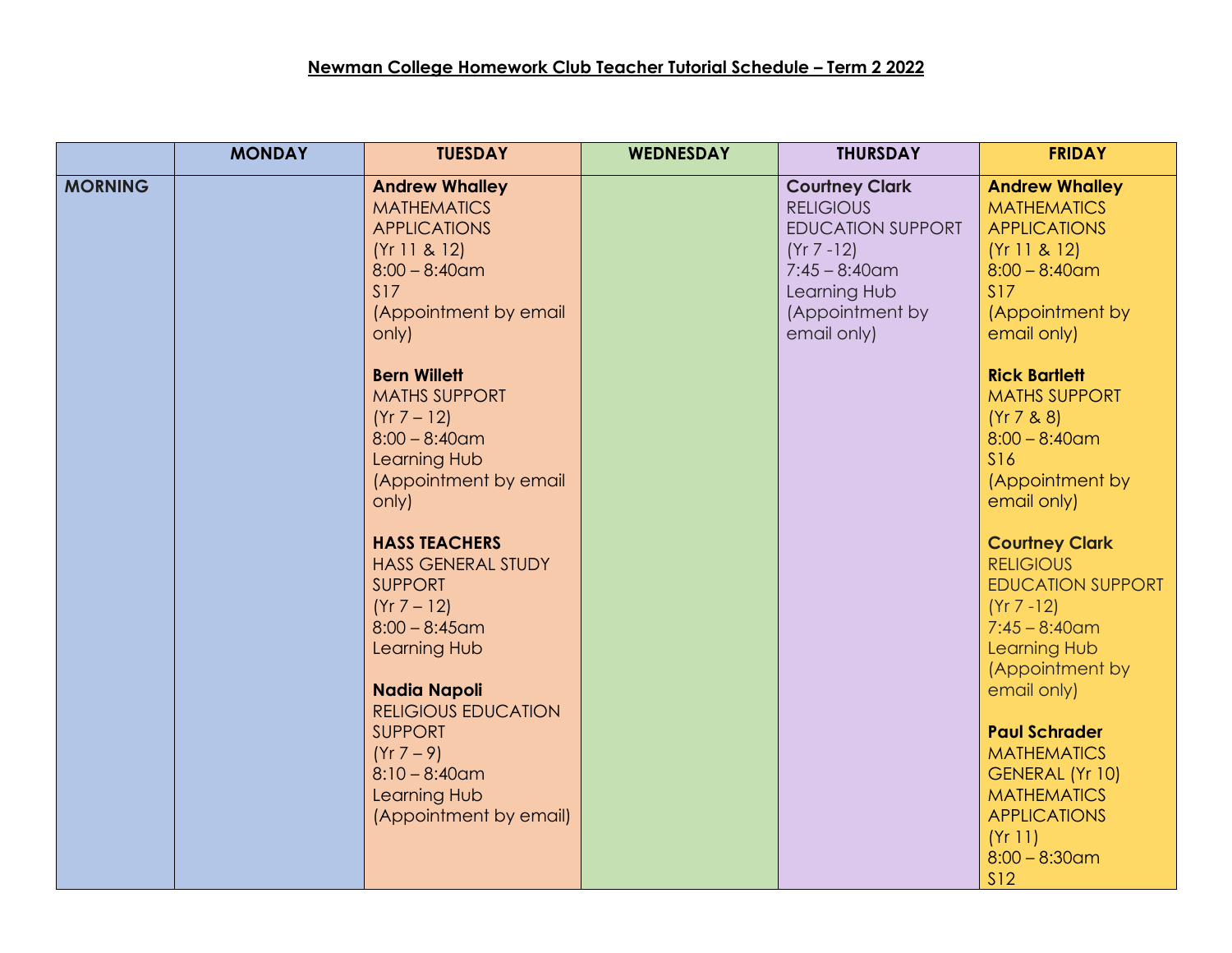| <b>Andrew Whalley</b><br><b>Rick Bartlett</b><br><b>Shirley Muller</b><br><b>Andrew Whalley</b><br><b>MATHEMATICS</b><br><b>MATHEMATICS</b><br><b>MATHEMATICS</b><br><b>MATHEMATICS</b><br><b>APPLICATIONS</b><br><b>APPLICATIONS</b><br>SPECIALIST<br><b>APPLICATIONS</b><br>(Yr 12)<br>(Yr 12)<br>(Yr 11 & 8 12)<br>(Yr 11 & 8 12)<br><b>S17</b><br><b>S16</b><br><b>MATHEMATICS</b><br><b>S17</b><br>(Appointment by<br>(Appointment by email<br>(Appointment by<br><b>APPLICATIONS</b><br>email only)<br>email only)<br>only)<br>(Yr 11 & 8 12)<br><b>S16</b><br>(Appointment by<br>email only)<br>Aleisha Bryson<br>UNI READY /<br><b>RELIGIOUS</b><br><b>EDUCATION</b><br>$(Yr 7 - 12)$<br><b>JHN 2.1</b><br>(Appointment by<br>email only) | <b>LUNCHTIME</b> | <b>MONDAY</b> | <b>TUESDAY</b> | WEDNESDAY | <b>THURSDAY</b> | <b>FRIDAY</b> |
|---------------------------------------------------------------------------------------------------------------------------------------------------------------------------------------------------------------------------------------------------------------------------------------------------------------------------------------------------------------------------------------------------------------------------------------------------------------------------------------------------------------------------------------------------------------------------------------------------------------------------------------------------------------------------------------------------------------------------------------------------|------------------|---------------|----------------|-----------|-----------------|---------------|
|                                                                                                                                                                                                                                                                                                                                                                                                                                                                                                                                                                                                                                                                                                                                                   |                  |               |                |           |                 |               |
|                                                                                                                                                                                                                                                                                                                                                                                                                                                                                                                                                                                                                                                                                                                                                   |                  |               |                |           |                 |               |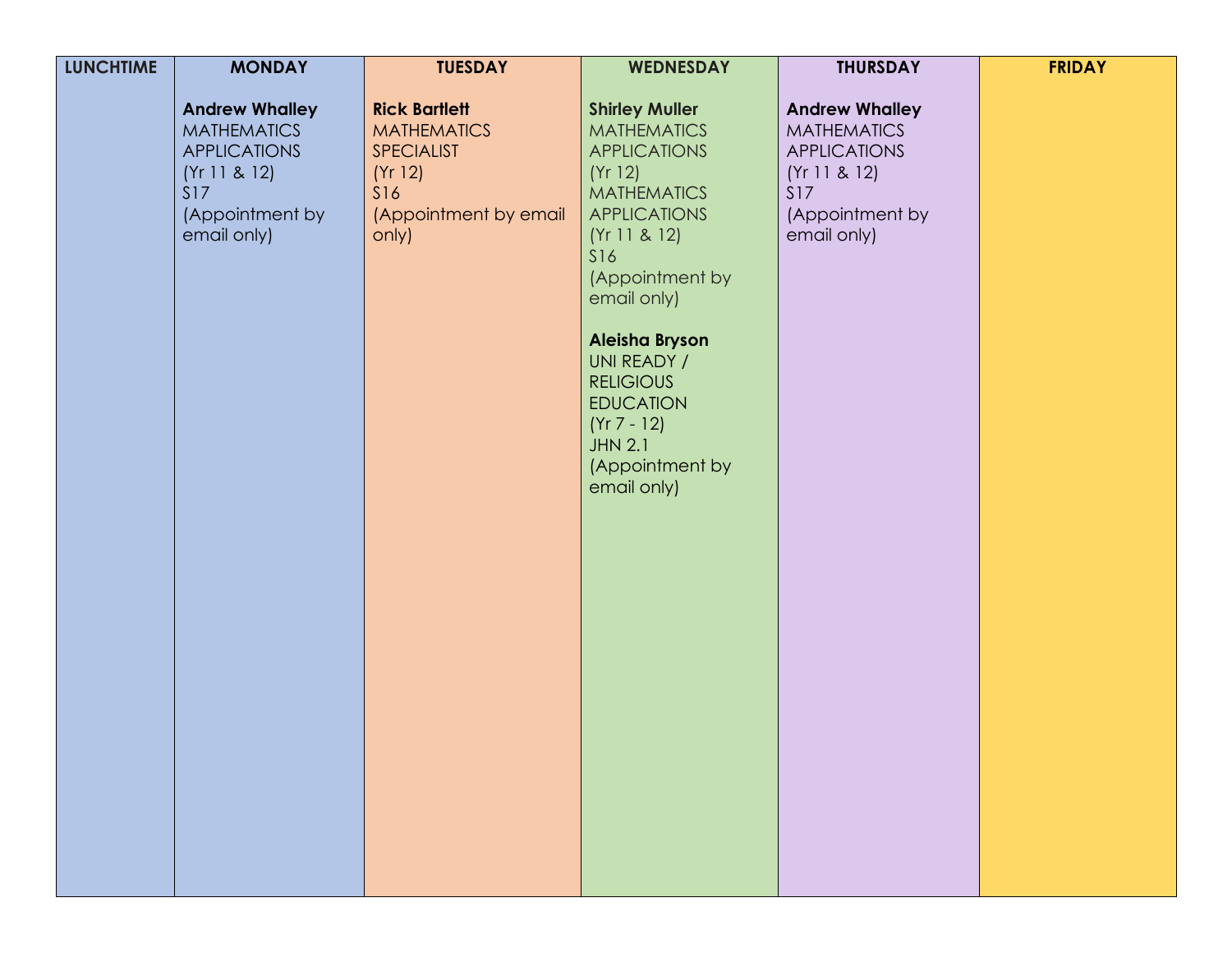| <b>AFTERNOON</b> | <b>MONDAY</b>                                                                                                                                                                                                                                                                                                                                                                                                                                                                                   | <b>TUESDAY</b>                                                                                                                                                                                                                                                                                                                                                                                                                                                                                                                                                                                                       | <b>WEDNESDAY</b>                                                                                                                                                                                                                                                                                                                                                                                                                                                                                                                                                                                                                                                                        | <b>THURSDAY</b>                                                                                                                                                                                                                                                       | <b>FRIDAY</b> |
|------------------|-------------------------------------------------------------------------------------------------------------------------------------------------------------------------------------------------------------------------------------------------------------------------------------------------------------------------------------------------------------------------------------------------------------------------------------------------------------------------------------------------|----------------------------------------------------------------------------------------------------------------------------------------------------------------------------------------------------------------------------------------------------------------------------------------------------------------------------------------------------------------------------------------------------------------------------------------------------------------------------------------------------------------------------------------------------------------------------------------------------------------------|-----------------------------------------------------------------------------------------------------------------------------------------------------------------------------------------------------------------------------------------------------------------------------------------------------------------------------------------------------------------------------------------------------------------------------------------------------------------------------------------------------------------------------------------------------------------------------------------------------------------------------------------------------------------------------------------|-----------------------------------------------------------------------------------------------------------------------------------------------------------------------------------------------------------------------------------------------------------------------|---------------|
|                  | <b>Michael Sullivan</b><br>NUMERACY SUPPORT<br>(Yr 12)<br>$3:30 - 4:30$ pm<br>S14<br><b>Matthew Box</b><br><b>MATHS SUPPORT</b><br>(Yr 7)<br>$3:30 - 4:00$ pm<br>Learning Hub<br><b>William McAullay</b><br>(Tutor)<br>MATHS, SCIENCE<br><b>AND GENERAL</b><br><b>STUDY SUPPORT</b><br>$(Year 7 - 12)$<br>Learning Hub<br><b>Adeline Hendricks</b><br><b>RELIGIOUS</b><br>EDUCATION,<br><b>SCIENCE &amp; MATHS</b><br><b>STUDY SUPPORT</b><br>$(Yr 7 - 12)$<br>$3:40 - 4:30$ pm<br>Learning Hub | <b>Daniel Oswald</b><br><b>MATHS SUPPORT</b><br>$(Yr 7 - 12)$<br>$3:30 - 4:30$ pm<br>Learning Hub<br><b>Nicola Winterbourn</b><br><b>ENGLISH &amp; GENERAL</b><br><b>STUDY SUPPORT</b><br>$(Yr 10 - 12)$<br>$3:30 - 4:30$ pm<br>Learning Hub<br><b>Cate McKnight</b><br><b>SCIENCE STUDY</b><br><b>SUPPORT</b><br>$(Yr 7 - 12)$<br>$3:30 - 4:30$ pm<br>Learning Hub<br><b>Matthew Box</b><br><b>MATHS SUPPORT</b><br>(Yr 8)<br>$3:30 - 4:00$ pm<br>Learning Hub<br><b>Jane Ward</b><br><b>ENGLISH STUDY</b><br><b>SUPPORT</b><br>$(Yr 7 - 12)$<br>$3:30 - 4:30$ pm<br>Learning Hub<br>(Appointment by email<br>only) | <b>Jane Ward</b><br><b>ENGLISH STUDY</b><br><b>SUPPORT</b><br>$(Yr 7 - 12)$<br>$3:30 - 4:30$ pm<br>Learning Hub<br><b>Albert Zollo</b><br><b>CHEMISTRY ATAR</b><br>(Yr 11 & 8 12)<br>$3:30 - 4:30$ pm<br>Learning Hub<br><b>Jade Nicotra</b><br><b>HUMAN BIOLOGY &amp;</b><br><b>SCIENCE STUDY</b><br><b>SUPPORT</b><br>$(Yr 7 - 12)$<br>$3:30 - 4:30$ pm<br>Learning Hub<br><b>Carolyn O'Connor</b><br><b>ENGLISH &amp; STUDY</b><br><b>SKILLS MENTORING</b><br>$(Yr 7 - 12)$<br>$3:30 - 4:30$ pm<br>Learning Hub<br><b>Adeline Hendricks</b><br><b>RELIGIOUS</b><br><b>EDUCATION, SCIENCE</b><br>& MATHS STUDY<br><b>SUPPORT</b><br>$(Yr 7 - 12)$<br>$3:40 - 4:30$ pm<br>Learning Hub | <b>Michail Muller (Tutor)</b><br>MATHS, SCIENCE AND<br><b>GENERAL STUDY</b><br><b>SUPPORT</b><br>(Year 7 - 12)<br>Learning Hub<br><b>Dylan O'Donoghue</b><br>(Tutor)<br>MATHS, SCIENCE AND<br><b>GENERAL STUDY</b><br><b>SUPPORT</b><br>(Year 7 - 12)<br>Learning Hub |               |
|                  |                                                                                                                                                                                                                                                                                                                                                                                                                                                                                                 |                                                                                                                                                                                                                                                                                                                                                                                                                                                                                                                                                                                                                      |                                                                                                                                                                                                                                                                                                                                                                                                                                                                                                                                                                                                                                                                                         |                                                                                                                                                                                                                                                                       |               |